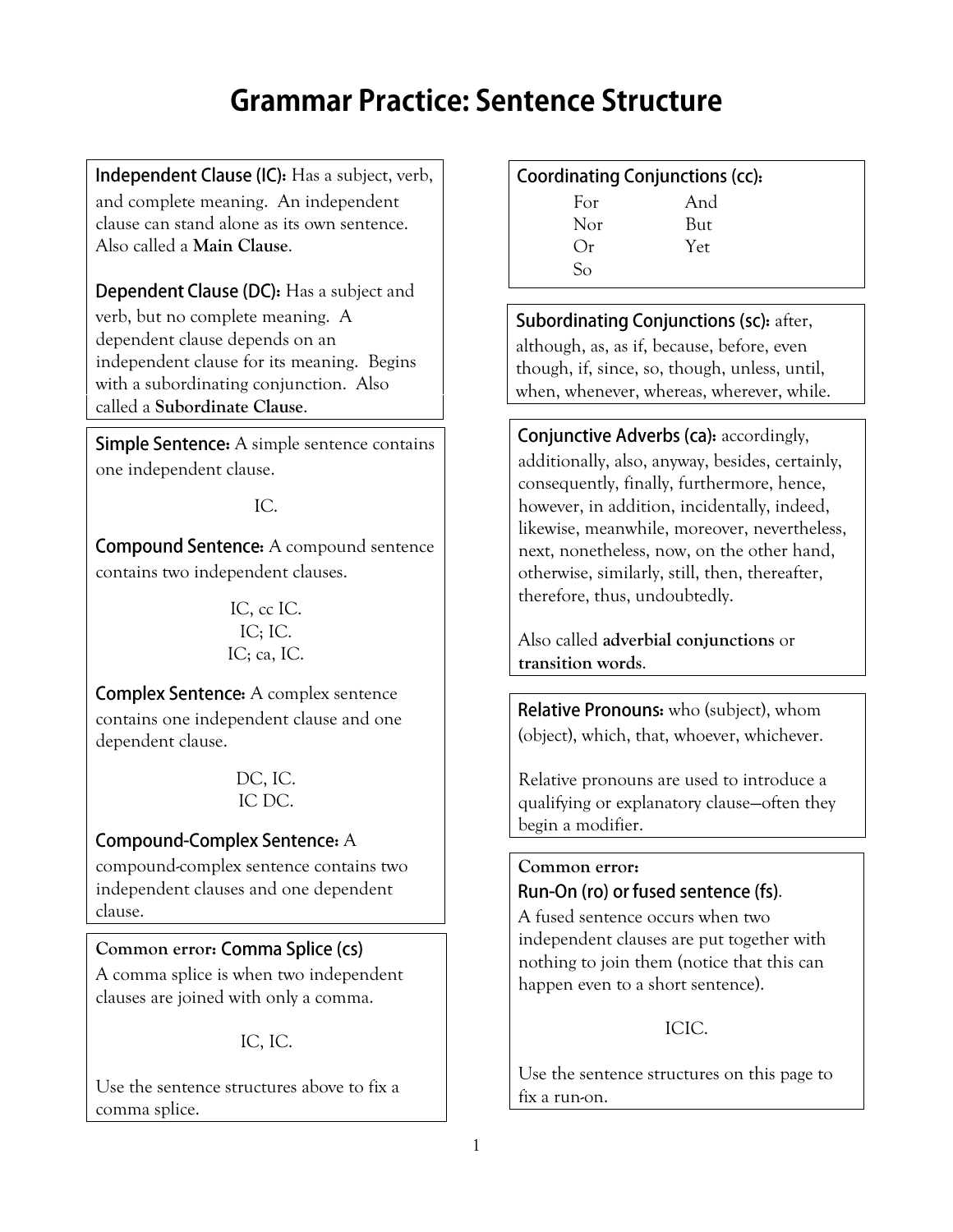## **Practice**

*Read the choices below. Choose the appropriate answers for the underlined portion. If the sentence contains no error, choose "No change is necessary."*

- 1. Florida is known for the quality of its oranges but California ships more lemons.
	- A. oranges; but
	- B. oranges, but
	- C. oranges but,
	- D. No change is necessary.
- 2. When fall finally arrived Cheri was surprised at the ninety-degree temperatures.
	- A. arrived. Cheri
	- B. arrived; Cheri
	- C. arrived, Cheri
	- D. No change is necessary.

#### 3. The Olympic diver stood motionless on; the edge of the board it was a dramatic moment.

- A. on the edge of the board; It
- B. on the edge of the board, it
- C. on the edge of the board; it
- D. No change is necessary.
- 4. Evan promised to babysit Trina's children if she would feed them before he got there.
	- A. children. If
	- B. children, if
	- C. children; if
	- D. No change is necessary.
- 5. The tellers at the bank are exceptionally trained and very courteous to the customers.
	- A. trained; and
	- B. trained, and
	- C. trained and,
	- D. No change is necessary.
- 6. Armand often read to his grandmother, her eyes were weak but her mind was sharp.
	- A. grandmother; her eyes were weak, but
	- B. grandmother her eyes were weak, but
	- C. grandmother; her eyes were weak but
	- D. No change is necessary.
- 7. Because hurricanes have been very destructive; home insurance rates are going up.
	- A. destructive home
	- B. destructive. Home
	- C. destructive, home
	- D. No change is necessary.